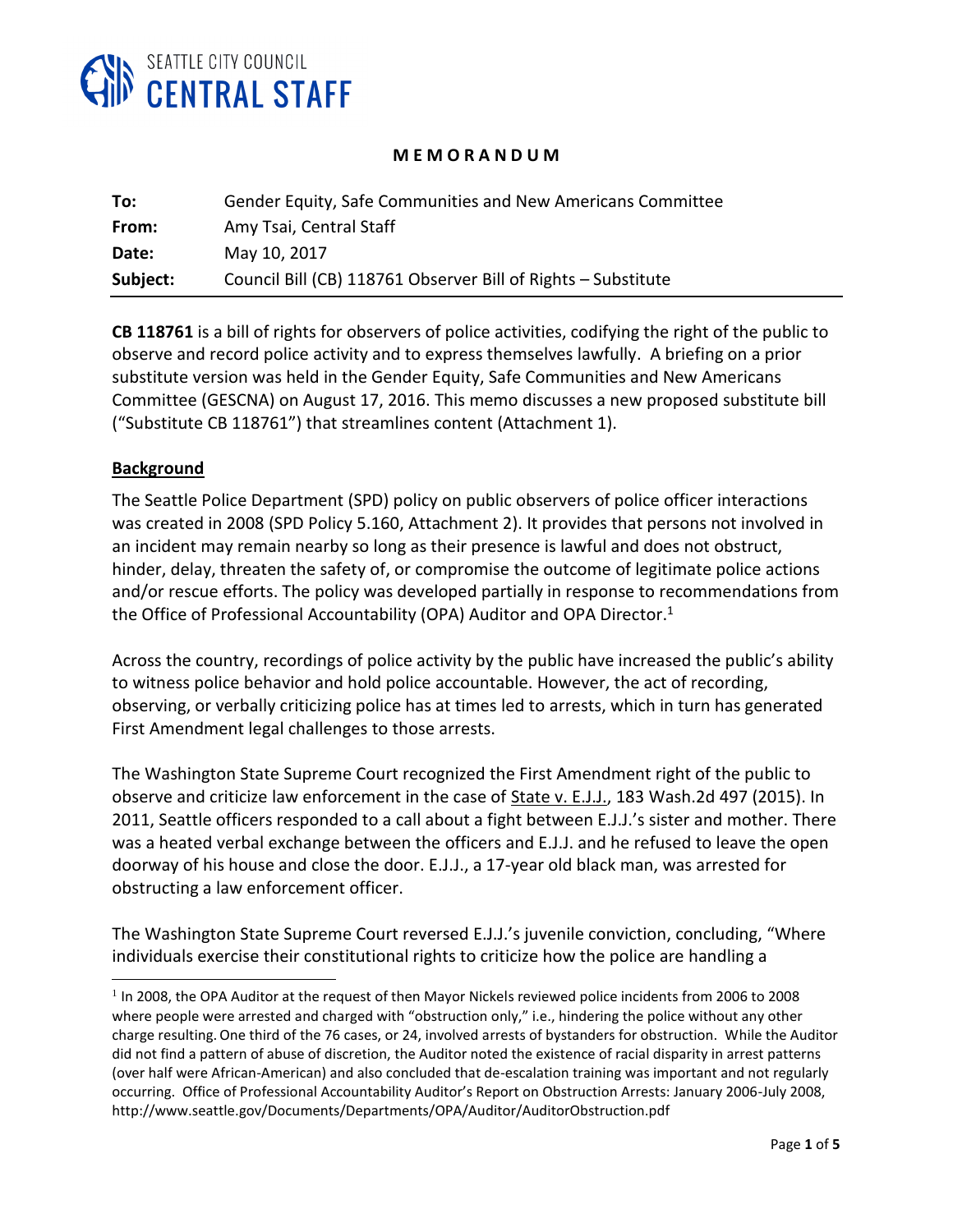situation, they cannot be concerned about risking a criminal conviction for obstruction." Or as the Court cited from City of Houston v. Hill, 482 U.S. 451, 462-63, "[t]he freedom of individuals verbally to oppose or challenge police action without thereby risking arrest is one of the principal characteristics by which we distinguish a free nation from a police state."

In the past couple years, several states have passed laws explicitly recognizing the right of members of the public to observe and record police, including California, Oregon, and Colorado.

# **Substitute CB 118761**

The purpose of Substitute CB 118761 is to codify the right of members of the public to observe and record police activity and to express themselves within the bounds permitted by law without fear of retaliation.

Substitute CB 118761 includes the following provisions:

- **Public observation, recording, or expression in the vicinity of police actions**
	- $\circ$  A person not involved in a stop, detention, or arrest may observe or record activity and express themselves, including making critical comments, if the person does not hinder, delay, or compromise legitimate police actions, threaten safety, or attempt to incite others to violence.<sup>2</sup> Slight inconveniences to officers such as minor delays do not count for purposes of this section.
- **Officer actions against public observers**
	- o Officers may not use physical force to punish or retaliate against a person exercising their observer rights.<sup>3</sup>
	- o When an officer is deploying less-lethal tools, the officer must seek to minimize harm to non-targeted bystanders.<sup>4</sup>
- **Tort claim notice**

l

o If a person chooses to bring a tort claim under SMC Chapter 5.24, the Department of Finance and Administrative Services must notify the Chief of Police and Director of the Office of Professional Accountability within 14 days of receipt of the claim.

<sup>&</sup>lt;sup>2</sup> SPD Policy 5.160. Note that SPD Policy 5.160 refers to persons attempting to "incite others to violate the law." CB 118761 refers to inciting others to violence, which is language from First Amendment caselaw.

 $3$  SPD Policy 8.200(2) prohibits officer use of physical force to punish or retaliate, or use of physical force against individuals who only verbally confront them unless the vocalization impedes a legitimate law enforcement function.

<sup>&</sup>lt;sup>4</sup> SPD Policy 8.300(6) requires officers to consider risks to the subject and third parties when determining whether to deploy any less-lethal tools. For example, according to 8.300-POL-6(8), officers deploying oleoresin capsicum spray are required to direct the spray at the specific subject(s) posing a threat and to attempt to minimize exposure to non-targeted parties.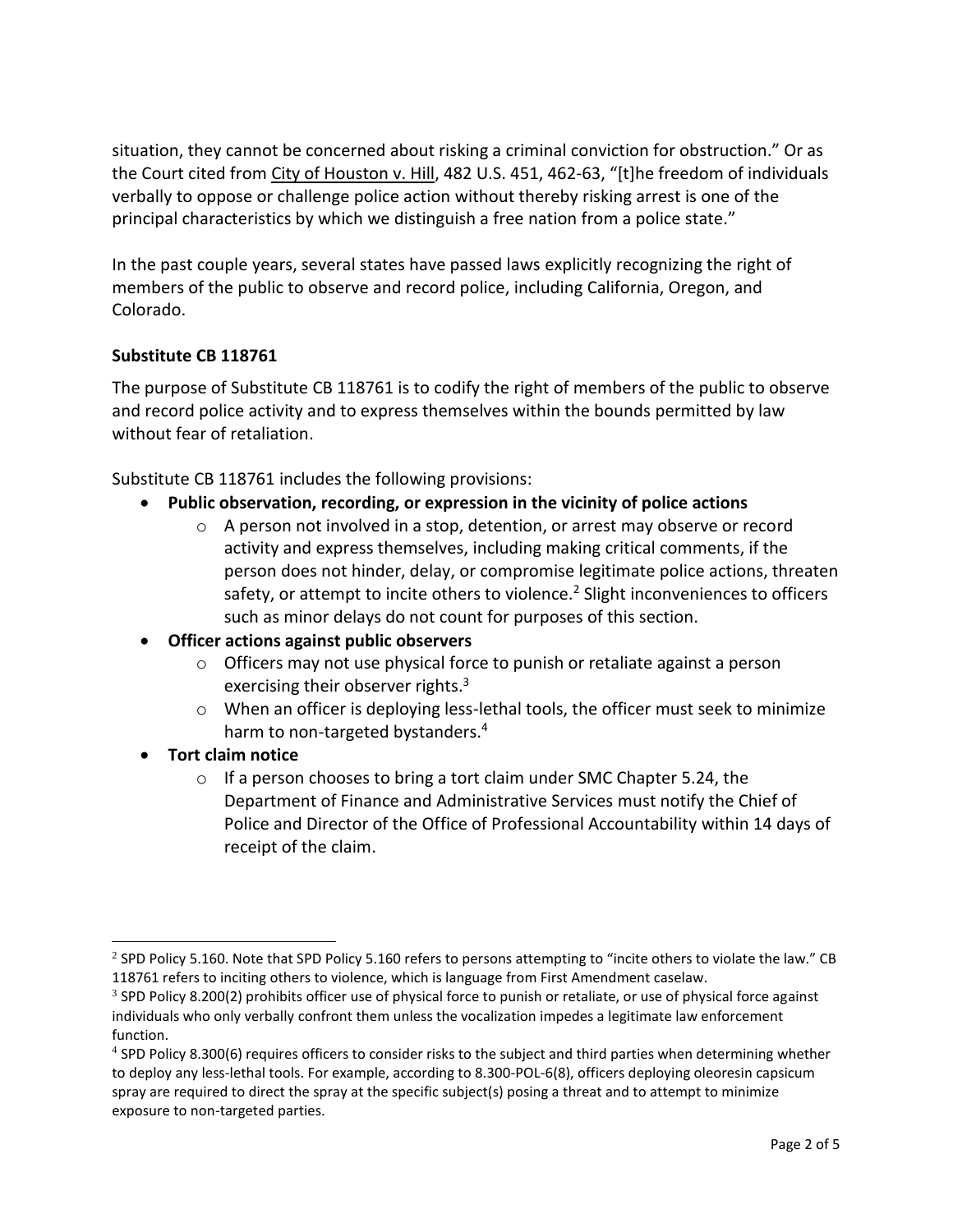The substitute bill differs from the original bill in the following main respects:

- Focuses on public observers at stops, detentions or arrests, by removing reference to other incidents occurring in public;
- Adds that if a public observer causes a slight inconvenience to an officer, that behavior does not rise to the level of obstruction, hindrance, or delay;
- Removes provision regarding obtaining recordings from the public;
- Changes less-lethal tools provisions to a general provision on proper use of less-lethal tools in the presence of bystanders;
- Removes the claim process and requires the Department of Finance and Administrative Services (FAS) to notify the Chief of Police and Office of Professional Accountability (OPA) Director when a tort claim is filed related to the provisions of this bill.

#### **Analysis**

#### *Comparison with SPD Policy*

Substitute CB 118761 is modeled after existing SPD policy in regards to protected and prohibited behaviors. Specifically:

- Protection of public observer rights generally follows SPD Policy 5.160;
- Prohibition against officer use of physical force for punishment or retaliation generally follows SPD Policy 8.200(2); and
- Minimizing harm to non-targeted persons in officer use of less-lethal tools generally follows SPD Policy 8.300(6).

One area of difference is that public observer protections in SPD policy apply to any stop, detention, arrest, or "other incident occurring in public." The substitute bill does not cover "other incidents occurring in public," so the bill would apply specifically to stops, detentions, or arrests. Public observer protections for other incidents occurring in public would still exist under SPD policy.

The substitute bill clarifies that although a public observer must not hinder, delay, or compromise police actions, this does not include slight inconveniences to officers. This distinction does not exist within the SPD policy, but was identified by the Washington State Supreme Court in State v. E.J.J. When an officer was eventually required to escort E.J.J. back to his home, thus delaying officers, the fact that his behavior may have caused a minor delay was of no import. Citing Giboney v. Empire Storage & Ice Co., 336 U.S. 490, 501-02, the Court quoted that states cannot abridge Constitutional freedoms "to obviate slight inconveniences or annoyances," and that in the First Amendment context, "we must be vigilant to distinguish between obstruction and inconvenience."

# *Tort Claim Notice*

The public generally has the right to bring tort claims under the process laid out in SMC Chapter 5.24. Those claims are investigated and evaluated by FAS. The public also has a right to file a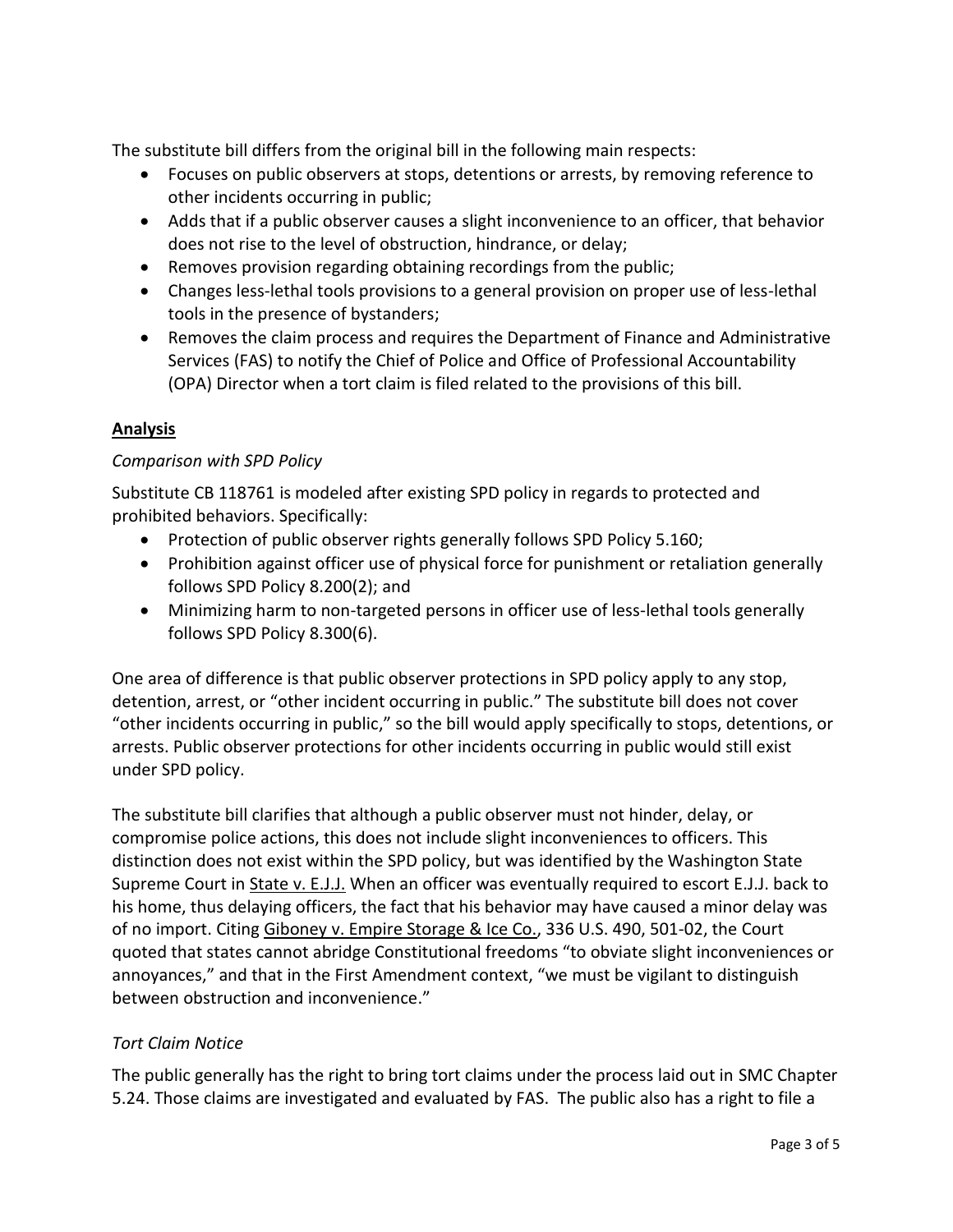separate complaint in a court of competent jurisdiction for state and federal constitutional violations and that right is not affected by this legislation. When a tort claim is pursued, CB 118761 requires FAS to notify the Chief of Police and OPA Director of the claim. Presently, according to FAS, when FAS receives a claim pertaining to allegations of police misconduct, a copy is sent to SPD legal counsel.

# *Codifying SPD Policies*

If Substitute CB 118761 is adopted, codification of SPD policy has several benefits:

- It creates a more permanent statement of public observer rights, as the municipal code is less easy to change than a departmental policy;
- Its greater permanency makes it easier for the public to rely on it, as opposed to a policy where the public in any given year might not know whether the policy has been updated;
- It carries greater weight than a departmental policy, which can increase the likelihood that all parties will adhere to the terms;
- Members of the public would be more likely to be aware of their rights and to avail themselves of its protections; and
- Tort claim notification to SPD ensures that potential issues of police misconduct in regards to public observers will come to the attention of those responsible for overseeing police misconduct claims.

One might argue that codification of SPD policy sets a precedent for future codification of other policies which could lead to a patchwork of partly codified policies and the erosion of management control over operations. A counterargument is that this proposed policy codification can be distinguished from other SPD policies on several grounds:

- 1) It addresses a nationwide issue of constitutional significance; and
- 2) It codifies policy provisions that directly speak to the rights of the public, not just departmental procedures.

The case of State v. E.J.J. illustrates the tension between what behavior by the public constitutes interference with legitimate police duties, and what behavior by the police constitutes interference with the public's right to legitimately observe, record, or criticize police. Substitute CB 118761 clarifies that when police need to make that call in a public observer situation, the "minor delay" type of behavior in State v. E.J.J. does not qualify as an obstruction that would supersede the public's fundamental, constitutional right to freedom of speech.

# Legal

The proposed legislation may have labor implications that would require notification of, and possibly negotiations with, the collective bargaining representatives for police officers prior to